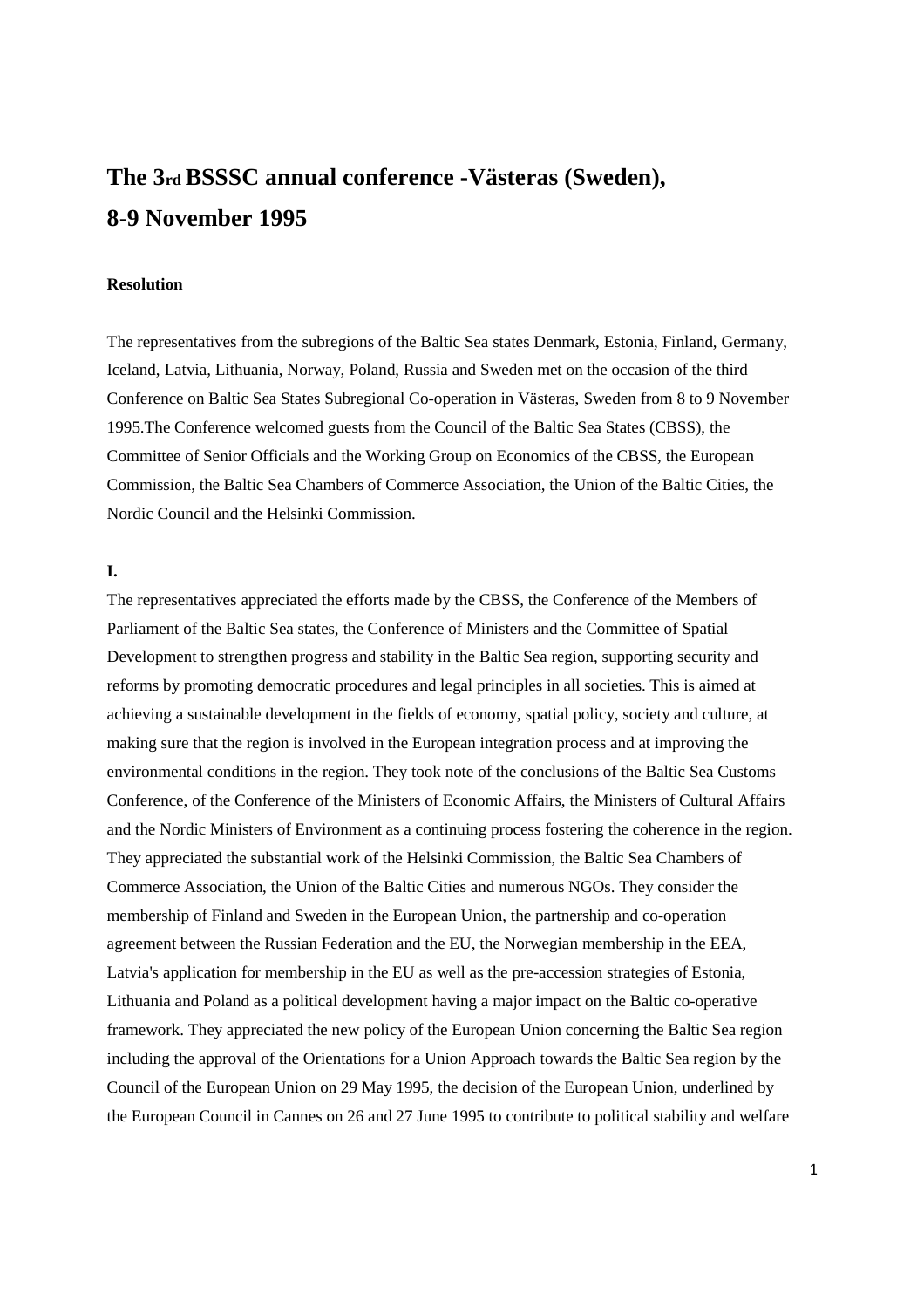in the Baltic Sea region. They took note of the establishment of Phare Cross Border Co-operation and the special financing facility Baltic Co-operation Fund as well as the new Community initiative INTERREG IIC to foster transnational co-operation in Europe in general and in the Baltic Sea region in particular.

## **II.**

The representatives of the subregions realize the new challenges for the region. However, the growing number of organizations and initiatives in the region not only demonstrates the lively co-operation around the Baltic Sea but also the risk to lose momentum. Thus, a new approach to coordinate and consolidate the Baltic Sea co-operation seems to be the next task. They stress that the co-operation between local and regional authorities is vital and decisively contributes to democracy, welfare, stability and progress in the region. Local and regional authorities are in a key position providing infrastructure and sites for enterprises as well as basic services to the citizens in a market economy. They play an important role in the environmental development and in other important sectors of society.

#### **III.**

They recognized that the meeting of the heads of government in Visby in May 1996 is an important initiative to promote and to intensify the co-operation in the Baltic Sea region. They suggest that this meeting and the CBSS should better coordinate the work of the Baltic Sea organizations, which could contribute to the definition of political priorities and to the implementation of such objectives in the region. The representatives of the subregions consider a permanent Secretariat for the CBSS as a helpful instrument which should be available as a forum and an office for all major organizations in the region, especially for this Conference. The Conference asks the governments to call upon their regional authorities to support their subregional co-operation. They suggest that the institutions of the European Union should consider that the promotion of the co-operation and of the networks of local and regional authorities should have priority. The local and regional authorities play a crucial role in the administration and implementation of the Union's Baltic Sea programs. Their representatives should be involved when such policies and programs are determined. Since the financing of the programs is intended to support the approach of the "people-to-people" contacts, the implementation procedures have to be based on clear criteria and lean management. In order to improve the possibilities offered by the two new financing instruments of the European Commission (Baltic Cooperation Fund and INTERREG IIC) the representatives of the subregions strongly recommend to combine these two programs. The Conference asks the EU and the governments to strengthen the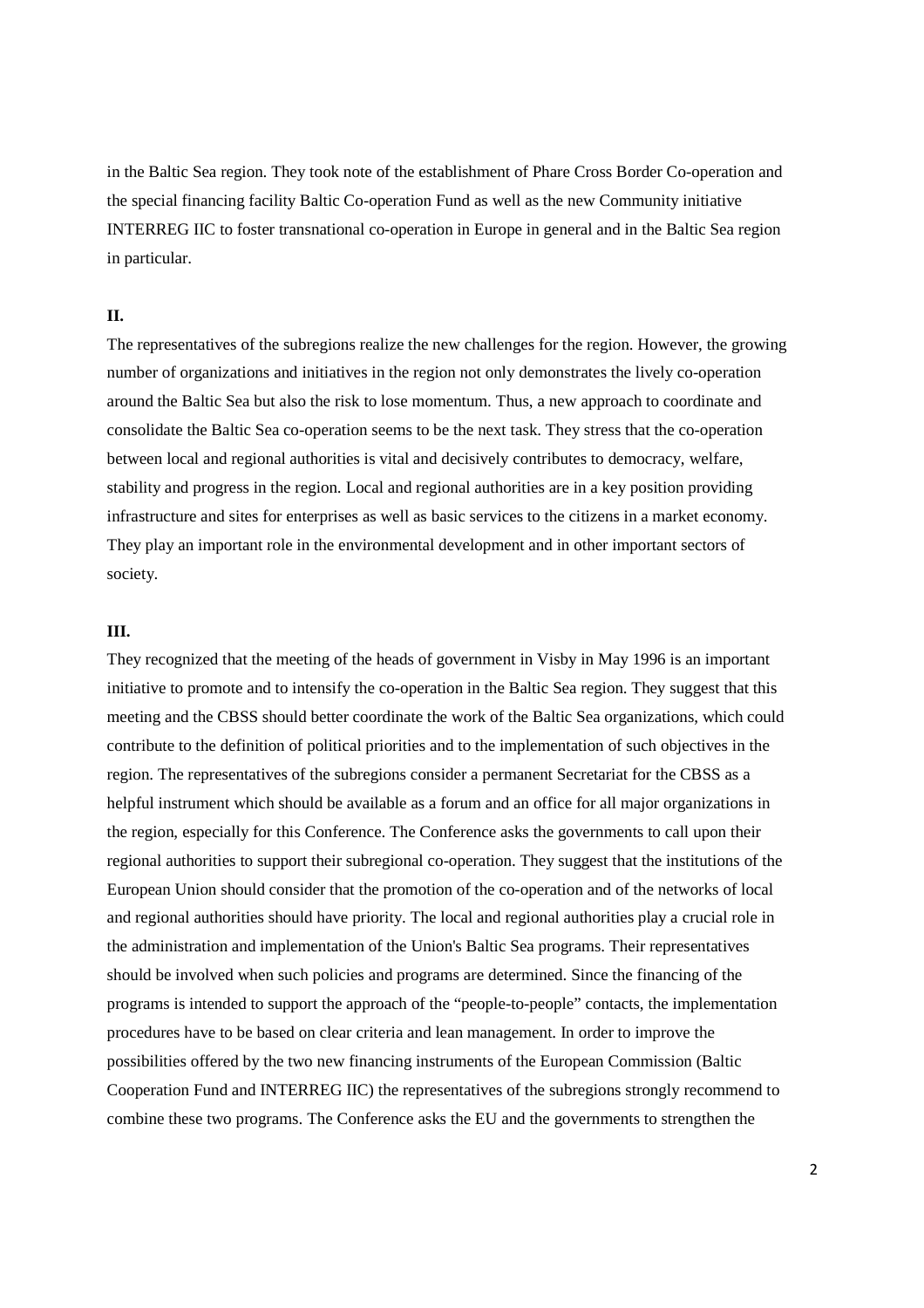coherence and the transparency of the various activities of the EU and those on the national level as well as on the subregional level. The Conference asks the EU and the governments to support developing instruments to facilitate interregional co-operation in the Baltic Sea region. The Conference accepted the invitation from the Governor of Vaasa, Finland, to organize the Conference in 1996. The Conference appreciated the offer by the Governor of Gdansk, Poland, to organize the Conference in 1997.

#### **IV.**

In order to consolidate its proceedings the representatives agree on a structure of the Conference on Baltic Sea States Subregional Co-operation as formulated in the Terms of Reference. They agree on the following projects and suggestions of the working groups.

# **Workshop I - Planning and Visions; Environmental General considerations the planning conditions.**

There are significant economic differences between the countries in the region. Dynamic developments are taking place which can turn the region into an area of sustained and relatively rapid growth. In this context it is essential that environmental considerations be given their proper place. The Baltic Sea region will increasingly be integrated in the broader European co-operation. Cooperation on the intergovernmental level The overall approach of VASAB was generally endorsed and several positive comments were made on the ongoing priority actions. It is essential to establish a well functioning dialogue between VASAB and the subregional level. The difficulty of organizing such exchanges was recognized: in this context VASAB was encouraged to publish a newsletter. VASAB and HELCOM were encouraged to intensify their co-operation in order to ensure that environmental concerns are integrated in a planning process designed to achieve a sustainable development. The particular roles of maritime transport, tourism and education were highlighted. Co-operation in the context of the European Union. The close link between VASAB and Europa 2000+ was underlined. The proposed establishment of the Baltic Co-operation Fund and INTERREG IIC was welcomed and the EU Commission was encouraged to elaborate manuals and other information material to facilitate the formulation of project proposals. It was suggested that the Commission of the EU be invited to the next BSSSC Conference to provide the information on future developments with regard to cooperation in the Baltic Sea region. The regions and subregions should develop their own contacts with the institutions of the European Union. Co-operation on the regional and subregional levels. There is a strong feeling that such co-operation should be intensified against the general background of VASAB; concrete examples of co-operative arrangements were presented. This co-operation should take place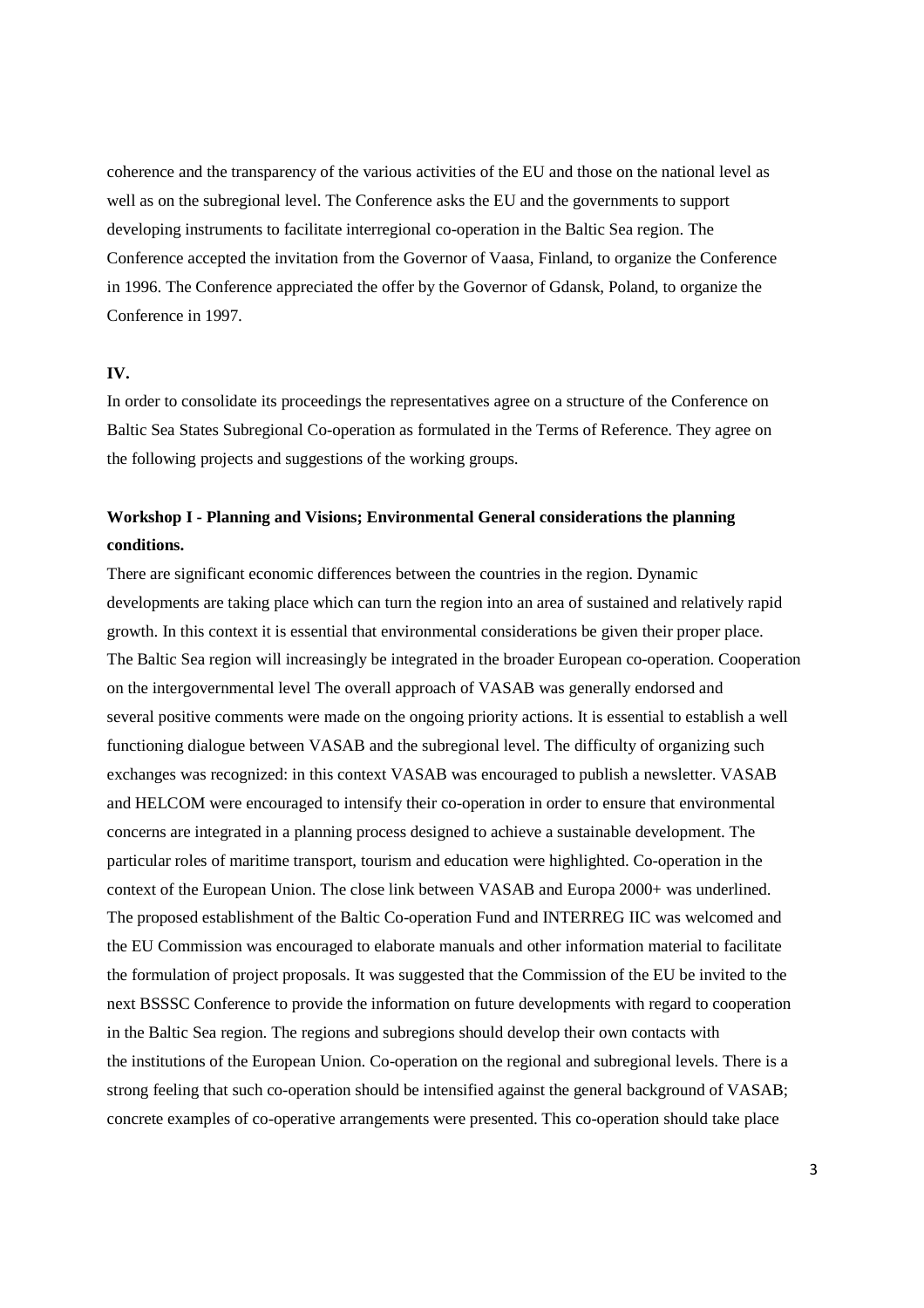on all levels and be facilitated by an efficient exchange of information. It is important to involve the private sector; enterprises of all sizes, Chambers of commerce, NGOs etc; all have major roles to play in the Baltic Sea development.

#### **Workshop II – Transport facilities in the BSR**

Transport -Facilities for treating oil, solid waste and waste-water need to be made readily available in the Baltic ports.

The tariff system for using these facilities needs to be designed so that fees are set at a level which ensures that these facilities will actually be used. It must be avoided that cheap facilities be used for importing toxic waste. The Conference supports the efforts of the Baltic countries to reconstruct railways according to European standards. Facilities for simple, rapid reloading to other modes of traffic need to be developed in the Baltic ports. The need for feeder routes to ports, not least by rail, must be borne in mind when planning infrastructure on shore. The subregions concerned should take initiatives for developing inland waterway transportation networks and integrate these via the Baltic Sea. The Mikkeli delegation takes the responsibility for developing and project along these lines. The Conference urges the ministers of transport to give high priority to north-south road and railway connections in the Baltic Sea region and to consider this issue on the Visby summit. The subregions will promote international and local air traffic by restoring and using former military airfields for civil traffic. The Polish delegation undertakes to develop the idea of the network of marinas along the Baltic Sea coastline. The Conference welcomes the initiative taken by the Union of the Baltic Cities to improve public transport in some Lithuanian cities. The Schleswig-Holstein delegation in co-operation with the Union of the Baltic Cities takes the responsibility for developing new projects in other Baltic countries.

### **Workshop III/1- Trade and Industry**

1. Among ongoing projects the workshop recommended:

- The BCCA-project to develop an open data-bank-network for small and medium-sized companies.
- Meeting places for entrepreneurs. The workshop expressed support for the Balt-Partenariat and possible sectoral fairs or conferences.
- The realization of a Baltic Sea study on long-term perspectives and sustainable economic development (BCCA).
- The establishment of a Baltic Sea Directory based on Internet (electronic mailing list, world wide web) in order to improve the flow of information and communication in the area.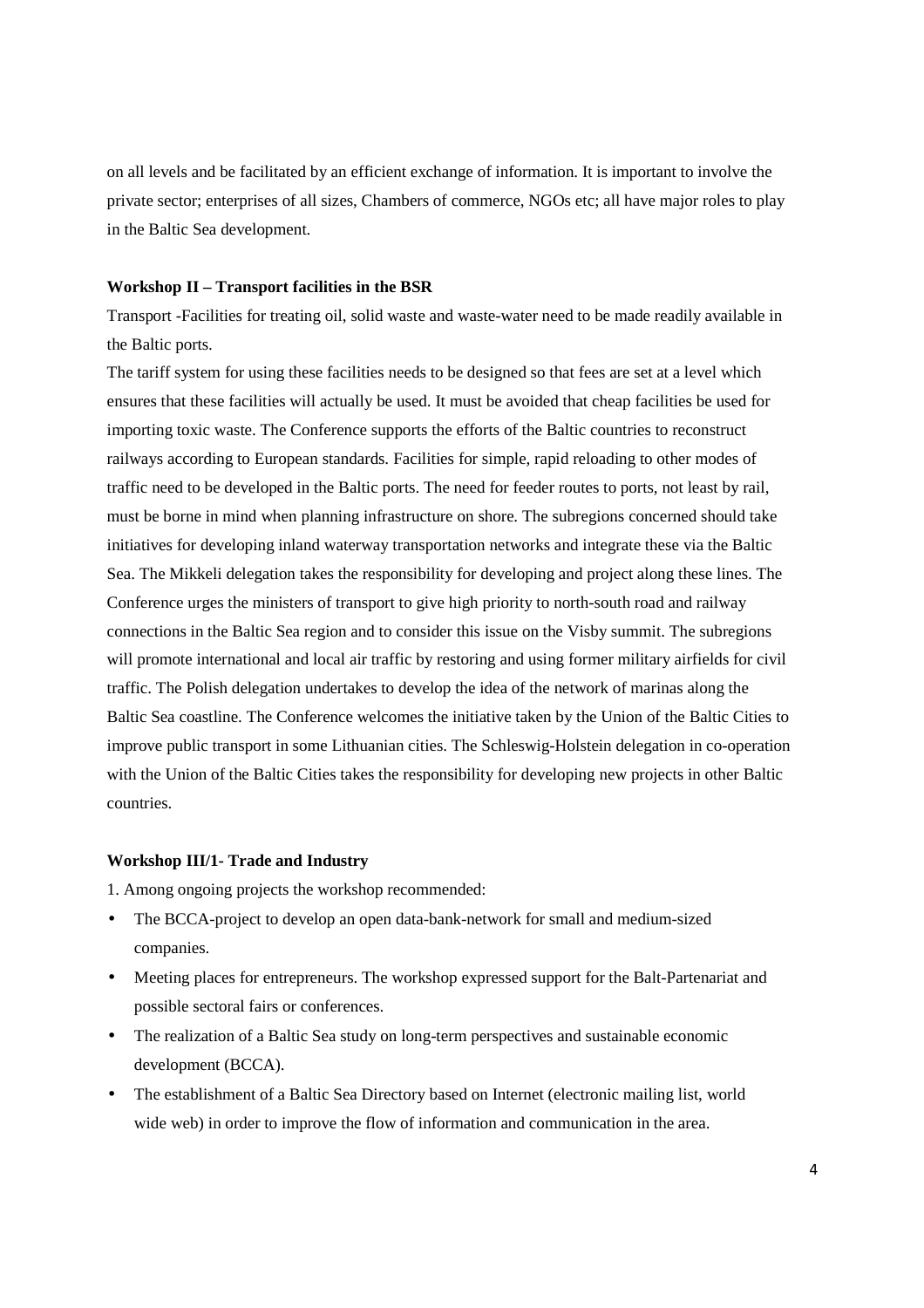- In the case of a pilot project in Kaunas (which, as the workshop believes, is not a singular experience) to favor the use of local suppliers and products, combined with training and to improve co-operation by appropriate trade fairs.
- Close follow up to the Baltic Tourism Corporation endeavor to promote tourism in the Baltic Sea area (especially in the United States and Japan).

2. In so far as the infrastructure is concerned, the workshop urges the competent ministers of the Baltic Sea governments to harmonize their policies in the fields of transport, energy and telecommunication.

3. Particular attention should be paid to the removal of obstacles for trade and industry arising from insufficiencies in the banking systems. Reliable legal systems are indispensable as well.

4. Moreover the workshop asked the competent authorities to remove technical barriers to cross border trade.

5. Fighting crime is also important in this context.

6. The workshop agreed to ask the Visby conference of heads of governments in May 1996 to establish a framework of reference for policies in the Baltic Sea region, in order to facilitate the subregional co-operation. The creation of a secretariat was strongly recommended.

7. It appeared indispensable to the workshop to respect public opinion by full information and argumentation about policies envisaged.

8. The workshop approved for a future conference to discuss the relation of public and private broadcasting in the Baltic Sea area.

#### **Workshop III/2 - Environmental Education**

To support the well initiated co-operation between the environmental education networks in the Baltic subregions (such as the BEENET). Vocational training To promote existing bilateral systems, including the German Dual System, and to adjust them for the Baltic Sea region (for example the formal co-operation between Denmark and Germany concerning vocational training). This has to be organized, promoted and developed by the BCCA (in the beginning between two countries to be